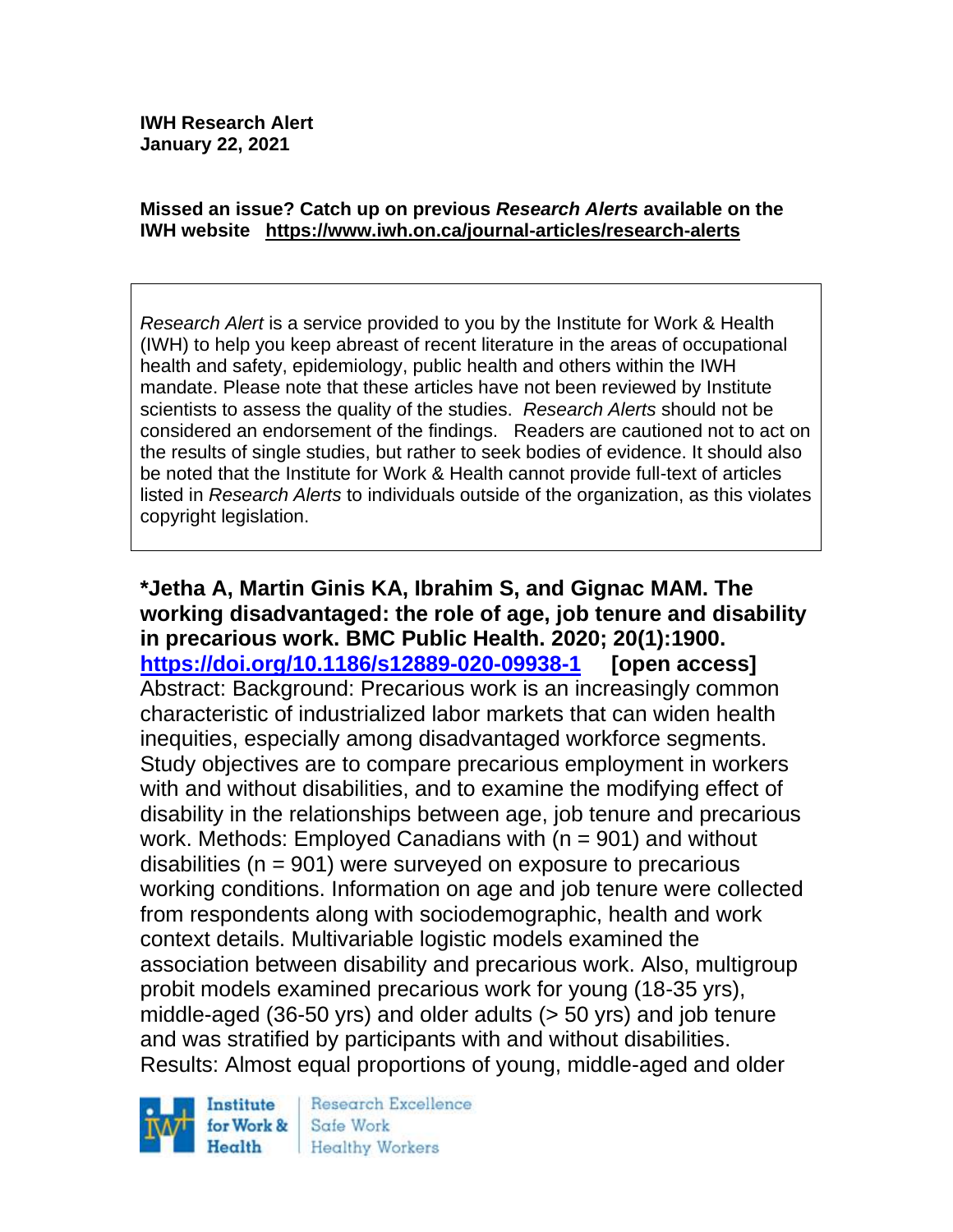participants were recruited. Mean job tenure of participants was 9.5 years (SD = 9.0). Close to one-third of participants reported working precariously. At the multivariable level, a disability was not associated with working precariously. However, multigroup modelling indicated that disability was a significant effect-modifier. Older adults with a disability had a 1.88 times greater odds of reporting precarious work when compared to young adults ( $OR = 1.88$ , 95%CI 1.19, 2.98). When reporting a disability, longer job tenure was related to a 0.95 times lower odds of precarious work (OR  $= 0.95$  95%Cl 0.93, 0.98). The relationship between age and job tenure was not significant for those not reporting a disability. Discussion: Precarious work has the potential to affect workers with and without disabilities. For those with a disability, being an older adult and/or a new worker can contribute to a greater likelihood of being employed precariously. Policies and programs can be recommended to address precarious working conditions and related health inequities for people with disabilities based on life and career phase.

### **\*Tompa E, Mofidi A, van den Heuvel S, van Bree T, Michaelsen F, Jung Y, et al. Economic burden of work injuries and diseases: a framework and application in five European Union countries. BMC Public Health. 2021; 21(1):49.**

**<https://doi.org/10.1186/s12889-020-10050-7> [open access]** Abstract: Background: Estimates of the economic burden of work injuries and diseases can help policymakers prioritize occupational health and safety policies and interventions in order to best allocate scarce resources. Several attempts have been made to estimate these economic burdens at the national level, but most have not included a comprehensive list of cost components, and none have attempted to implement a standard approach across several countries. The aim of our study is to develop a framework for estimating the economic burden of work injuries and diseases and implement it for selected European Union countries. Methods: We develop an incidence cost framework using a bottom-up approach to estimate the societal burden of work injuries and diseases and implement it for five European Union countries. Three broad categories of costs are considered-direct healthcare, indirect productivity and intangible health-related quality of life costs. We begin with data on newly diagnosed work injuries and diseases from

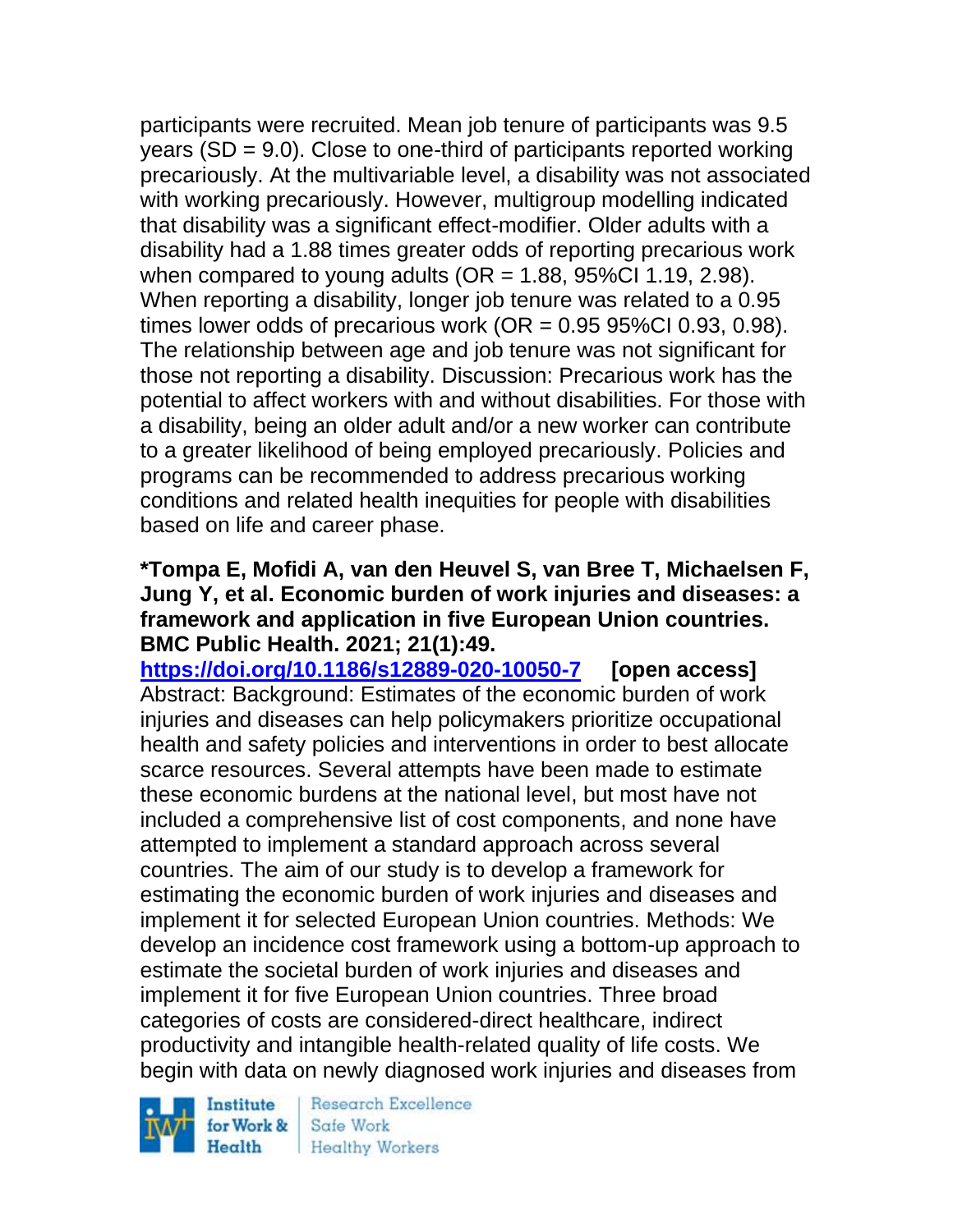calendar year 2015. We consider lifetime costs for cases across all categories and incurred by all stakeholders. Sensitivity analysis is undertaken for key parameters. Results: Indirect costs are the largest part of the economic burden, then direct costs and intangible costs. As a percentage of GDP, the highest overall costs are for Poland (10.4%), then Italy (6.7%), The Netherlands (3.6%), Germany (3.3%) and Finland (2.7%). The Netherlands has the highest per case costs (€75,342), then Italy (€58,411), Germany (€44,919), Finland (€43,069) and Poland (€38,918). Costs per working-age population are highest for Italy (€4956), then The Netherlands (€2930), Poland (€2793), Germany (€2527) and Finland (€2331). Conclusions: Our framework serves as a template for estimating the economic burden of work injuries and diseases across countries in the European Union and elsewhere. Results can assist policymakers with identifying health and safety priority areas based on the magnitude of components, particularly when stratified by key characteristics such as industry, injury/disease, age and sex. Case costing can serve as an input into the economic evaluation of prevention initiatives. Comparisons across countries provide insights into the relevant performance of health and safety systems.

### **Biering K, Vestergaard JM, Nielsen KJ, Carstensen O, and Kargaard A. Contacts with general practitioner, sick leave and work participation after electrical injuries: a register-based, matched cohort study. Occupational and Environmental Medicine. 2021; 78(1):54-60.**

## **<https://doi.org/10.1136/oemed-2020-106858>**

Abstract: OBJECTIVE: Exposure to electrical current may cause injury with both mental and physiological consequences. This may lead to increased contacts with general practitioners (GP) and the injured person may develop reduced ability to work. We aimed to examine these outcomes in terms of work-participation, long-term sick leave and contacts with GPs. METHODS: In a matched cohort design, we identified 14112 electrical injuries in two registries and matched these with both patients with distorsion injuries or eye injuries, and with persons from the same occupation, using year of injury, sex and age for matching. We defined the outcomes based on register information regarding contacts with GPs and public transfer income. After the injury, we determined if the person had a long-term

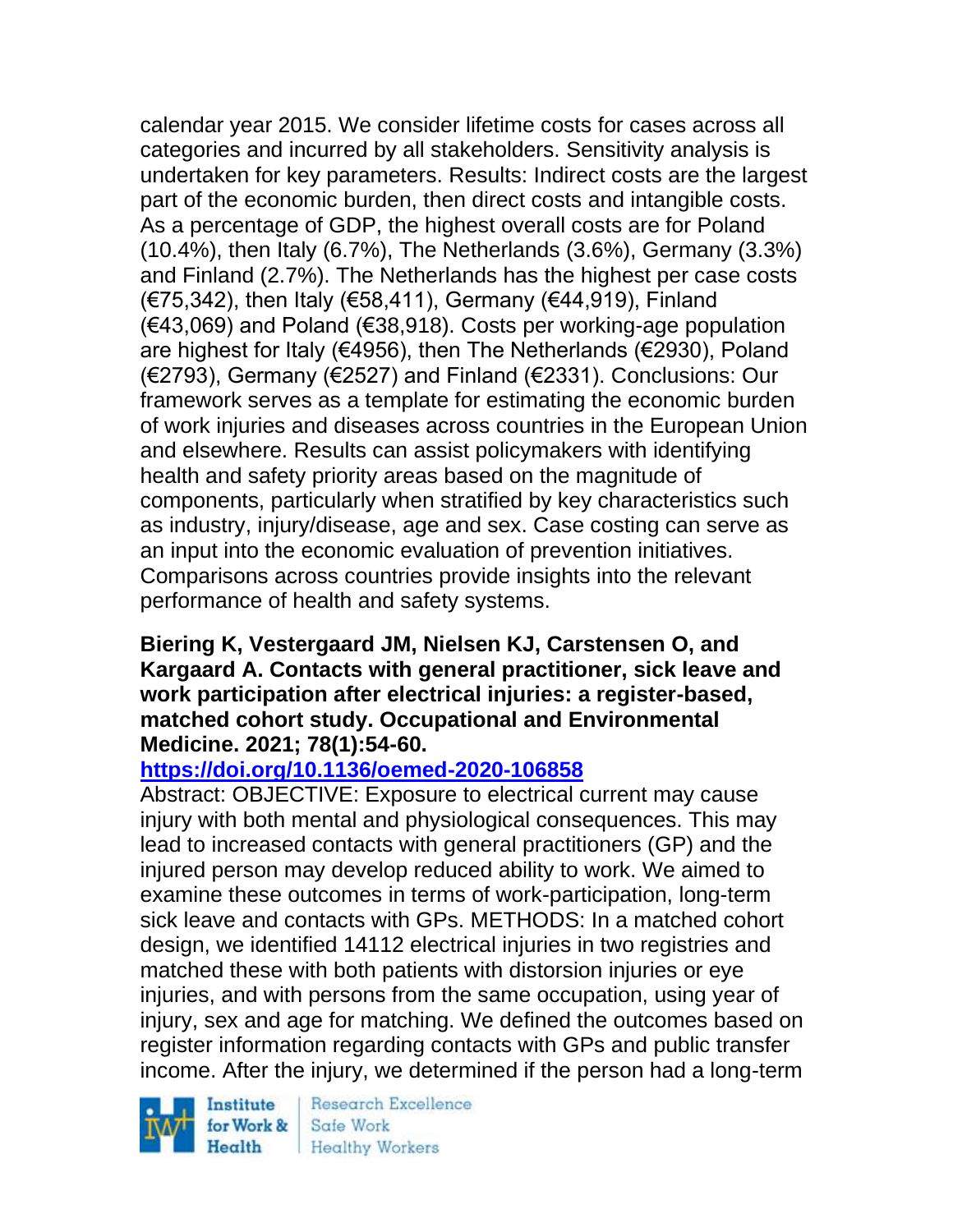sick leave episode during the first 6, 12 months and 5 years. We calculated work participation during the year and 5 years and the number of GP contacts in the year of the injury, the year after and 5 years after the injury and dichotomised this at twice the mean number of contacts in the study population. The associations were analysed using conditional logistic regression. RESULTS: We found increased risk for all defined outcomes, with the highest estimates in the occupation match. The risk estimates were similar over time. Adjusting for previous work participation increased the estimates slightly, whereas adjusting for previous contacts with GPs reduced the estimates. Restricting to those with at longer hospitalisation increased the estimates. CONCLUSION: Electrical injuries increase risk of long-term sick leave, low work participation and increased contacts with GPs

# **Chong S, Huang Y, and Chang CD. Supporting interdependent telework employees: a moderated-mediation model linking daily COVID-19 task setbacks to next-day work withdrawal. Journal of Applied Psychology. 2020; 105(12):1408-1422.**

### **<https://doi.org/10.1037/apl0000843>**

Abstract: The COVID-19 crisis has compelled many organizations to implement full-time telework for their employees in a bid to prevent a transmission of the virus. At the same time, the volatile COVID-19 situation presents unique, unforeseen daily disruptive task setbacks that divert employees' attention from routinized work tasks and require them to respond adaptively and effortfully. Yet, little is known about how telework employees react to such complex demands and regulate their work behaviors while working from home. Drawing on Hobfoll's (1989) conservation of resources (COR) theory, we develop a multilevel, two-stage moderated-mediation model arguing that daily COVID-19 task setbacks are stressors that would trigger a resource loss process and will thus be positively related to the employee's endof-day emotional exhaustion. The emotionally exhausted employee then enters a resource preservation mode that precipitates a positive relationship between end-of-day exhaustion and next-day work withdrawal behaviors. Based on COR, we also predict that the relation between daily COVID-19 task setbacks and exhaustion would be more positive in telework employees who have higher (vs. lower) task interdependence with coworkers, but organizations could

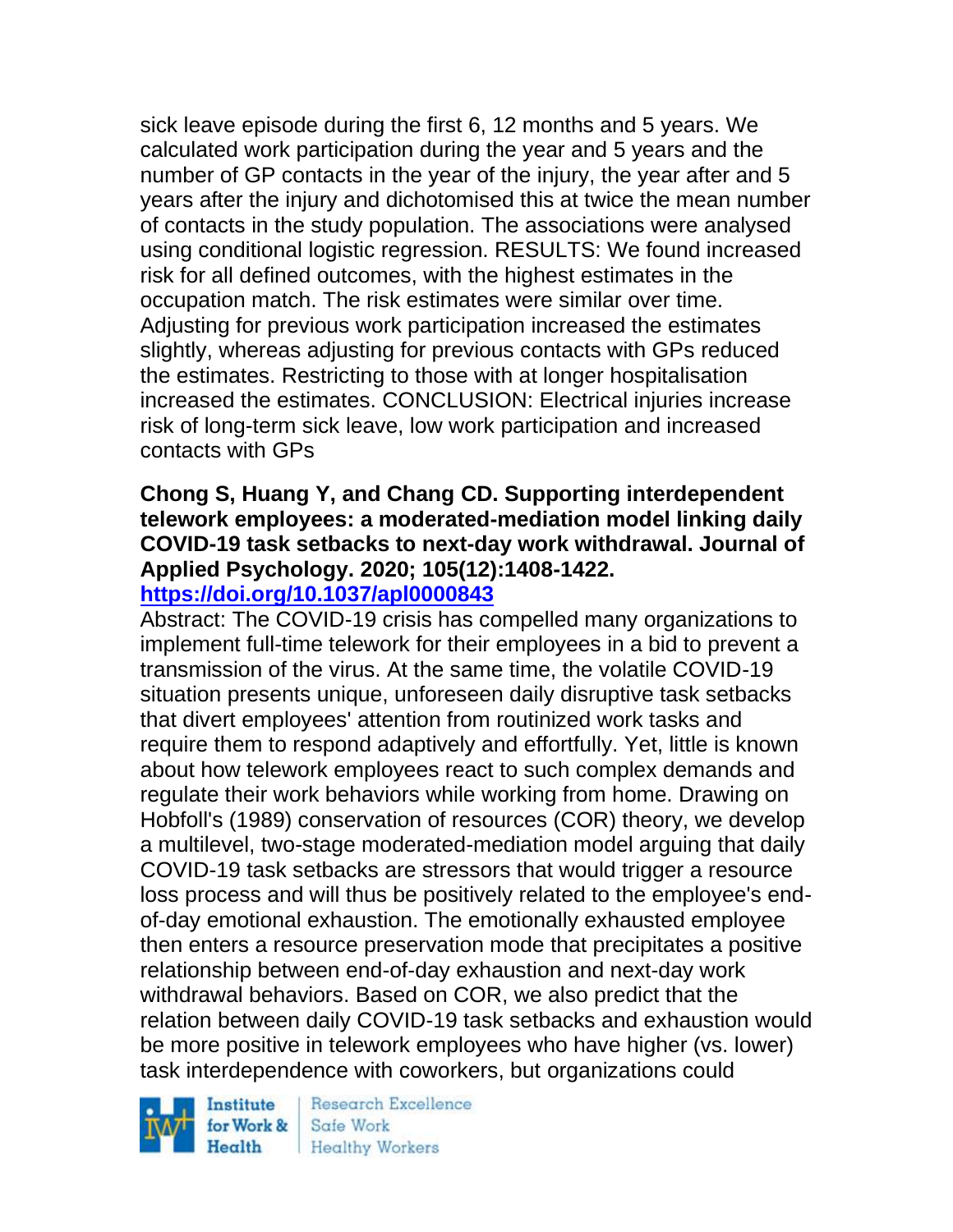alleviate the positive relation between end-of-day exhaustion and next-day work withdrawal behavior by providing employees with higher (vs. lower) telework task support. We collected daily experience-sampling data over 10 workdays from 120 employees (Level 1,  $n = 1.022$ ) who were teleworking full-time due to the pandemic lockdown. The results generally supported our hypotheses, and their implications for scholars and managers during and beyond the pandemic are discussed. (PsycInfo Database Record (c) 2020 APA, all rights reserved)

### **Els C, Jackson TD, Milen MT, Kunyk D, Wyatt G, Sowah D, et al. Random drug and alcohol testing for preventing injury in workers. Cochrane Database of Systematic Reviews. 2020; 12:CD012921.**

### **<https://doi.org/10.1002/14651858.CD012921.pub2>**

Abstract: BACKGROUND: Drug- and alcohol-related impairment in the workplace has been linked to an increased risk of injury for workers. Randomly testing populations of workers for these substances has become a practice in many jurisdictions, with the intention of reducing the risk of workplace incidents and accidents. Despite the proliferation of random drug and alcohol testing (RDAT), there is currently a lack of consensus about whether it is effective at preventing workplace injury, or improving other non-injury accident outcomes in the work place. OBJECTIVES: To assess the effectiveness of workplace RDAT to prevent injuries and improve non-injury accident outcomes (unplanned events that result in damage or loss of property) in workers compared with no workplace RDAT. SEARCH METHODS: We conducted a systematic literature search to identify eligible published and unpublished studies. The date of the last search was 1 November 2020. We searched the Cochrane Central Register of Controlled Trials (CENTRAL), MEDLINE, Embase, two other databases, Google Scholar, and three trials registers. We also screened the reference lists of relevant publications known to us. SELECTION CRITERIA: Study designs that were eligible for inclusion in our review included randomised controlled trials (RCTs), cluster-randomised trials (CRTs), interrupted time-series (ITS) studies, and controlled before-after (CBA) studies. Studies needed to evaluate the effectiveness of RDAT in preventing workplace injury or improving other non-injury workplace outcomes.

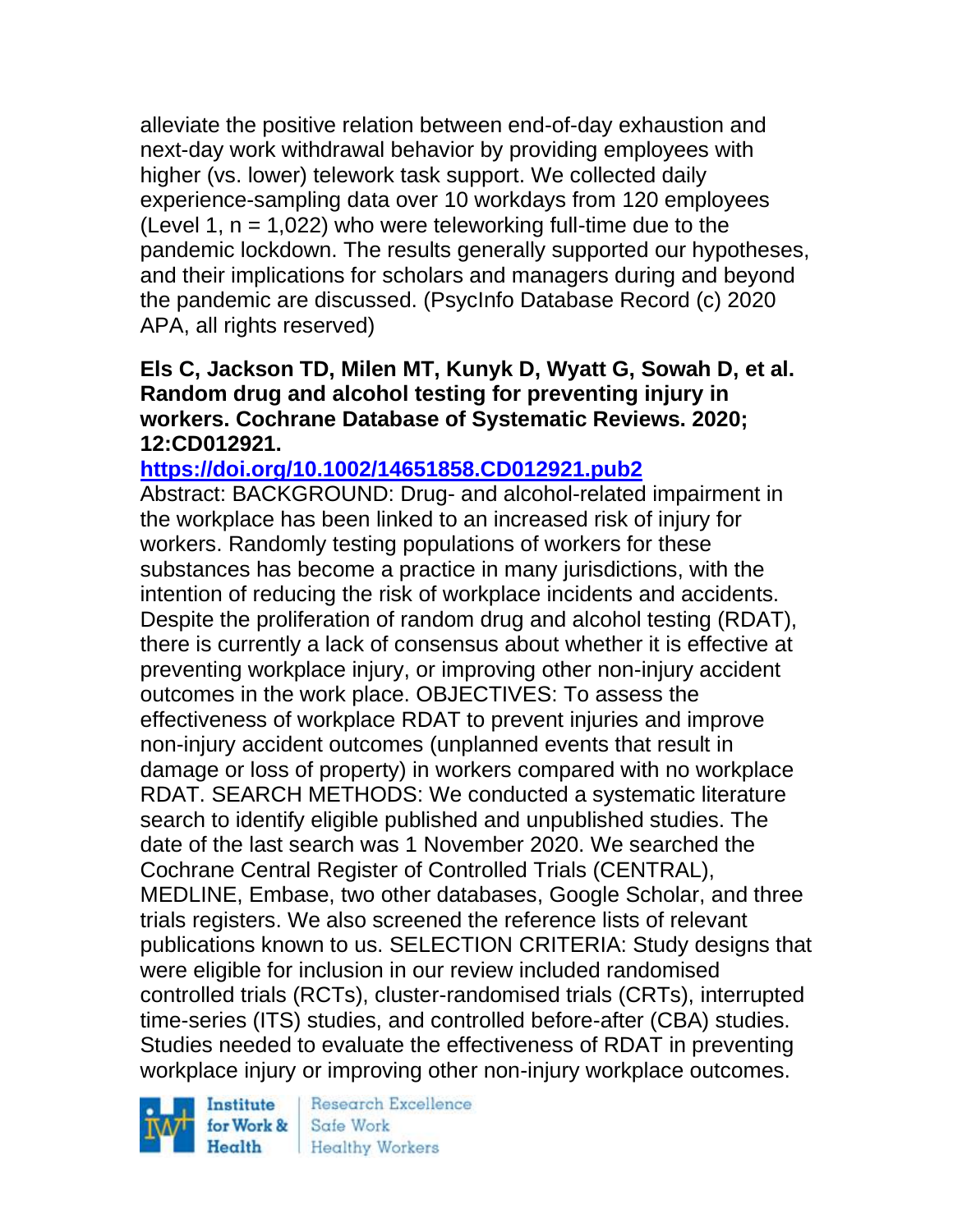We also considered unpublished data from clinical trial registries. We included employees working in all safety-sensitive occupations, except for commercial drivers, who are the subject of another Cochrane Review. DATA COLLECTION AND ANALYSIS: Independently, two review authors used a data collection form to extract relevant characteristics from the included study. They then analysed a line graph included in the study of the prevalence rate of alcohol violations per year. Independently, the review authors completed a GRADE assessment, as a means of rating the quality of the evidence. MAIN RESULTS: Although our searching originally identified 4198 unique hits, only one study was eligible for inclusion in this review. This was an ITS study that measured the effect of random alcohol testing (RAT) on the test positivity rate of employees of major airlines in the USA from 1995 to 2002. The study included data from 511,745 random alcohol tests, and reported no information about testing for other substances. The rate of positive results was the only outcome of interest reported by the study. The average rate of positive results found by RAT increased from 0.07% to 0.11% when the minimum percentage of workers who underwent RAT annually was reduced from 25% to 10%. Our analyses found this change to be a statistically significant increase (estimated change in level, where the level reflects the average percentage points of positive tests =  $0.040$ , 95% confidence interval 0.005 to 0.075; P = 0.031). Our GRADE assessment, for the observed effect of lower minimum testing percentages associating with a higher rate of positive test results, found the quality of the evidence to be 'very low' across the five GRADE domains. The one included study did not address the following outcomes of interest: fatal injuries; non-fatal injuries; non-injury accidents; absenteeism; and adverse effects associated with RDAT. AUTHORS' CONCLUSIONS: In the aviation industry in the USA, the only setting for which the eligible study reported data, there was a statistically significant increase in the rate of positive RAT results following a reduction in the percentage of workers tested, which we deem to be clinically relevant. This result suggests an inverse relationship between the proportion of positive test results and the rate of testing, which is consistent with a deterrent effect for testing. No data were reported on adverse effects related to RDAT. We could not draw definitive conclusions regarding the effectiveness of RDAT for employees in safety-sensitive occupations

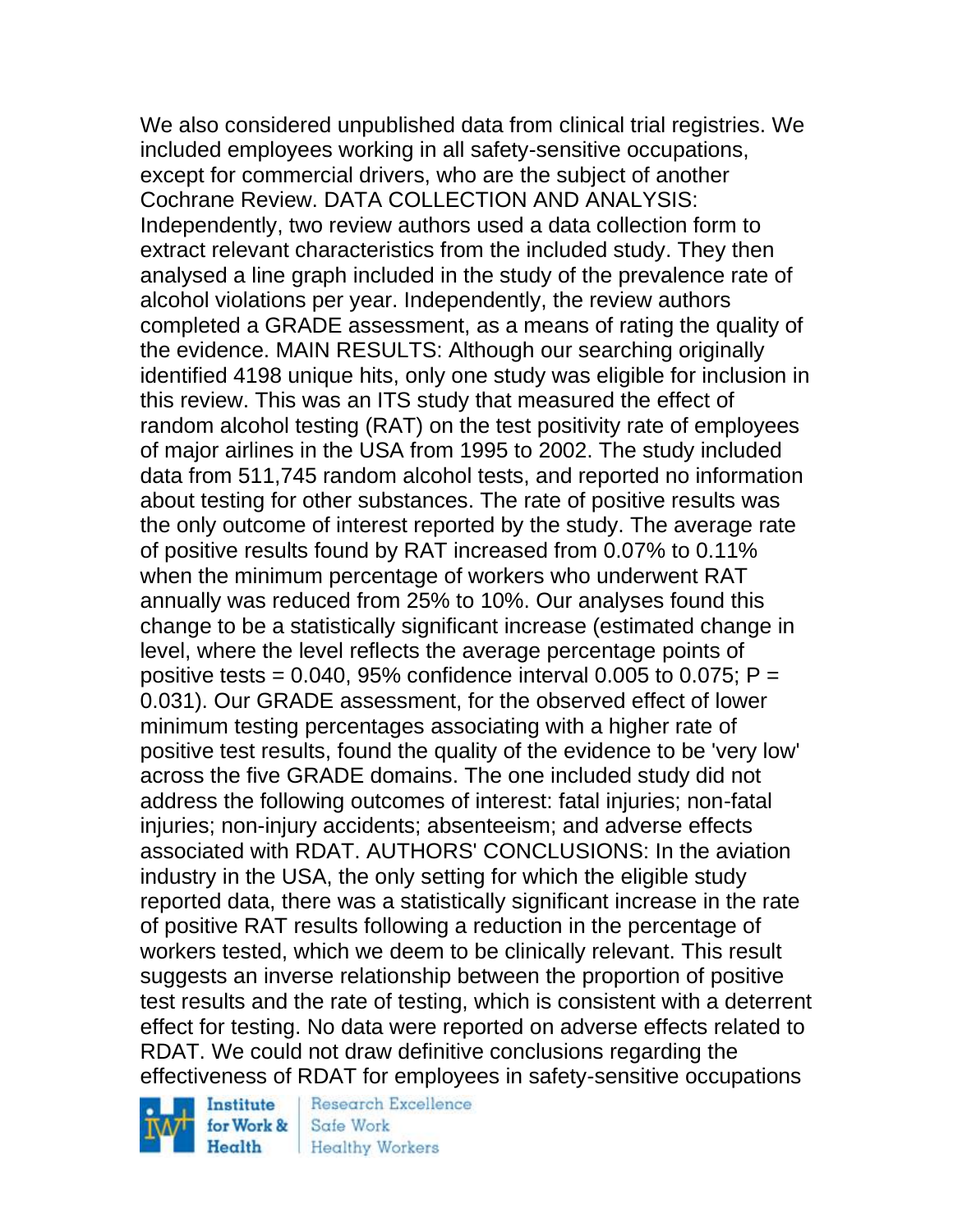(not including commercial driving), or with safety-sensitive job functions. We identified only one eligible study that reflected one industry in one country, was of non-randomised design, and tested only for alcohol, not for drugs or other substances. Our GRADE assessment resulted in a 'very low' rating for the quality of the evidence on the only outcome reported. The paucity of eligible research was a major limitation in our review, and additional studies evaluating the effect of RDAT on safety outcomes are needed

### **Fernandez-Esquer ME, Aguerre CF, Ojeda M, Brown LD, Atkinson JS, Rhoton JM, et al. Documenting and understanding workplace injuries among Latino day laborers. Journal of Health Care for the Poor and Underserved. 2020; 31(2):791-809. <https://doi.org/10.1353/hpu.2020.0061>**

Abstract: BACKGROUND: Latino day laborers face substantial injuries at work. We present a comprehensive assessment of their injury experience and explore the predictors of selfreported injuries. METHODS: Worker and injury characteristics were collected from 331 day laborers using an innnovative injury assessment tool. The odds of injury were estimated using a logistic regression. RESULTS: Participants were foreign-born, Spanish monolingual, and employed in construction. Sixty-seven individuals reported 88 past-year injuries, mostly involving the upper or lower extremities. Injuries were caused by moving heavy objects, falling, or being struck an object. Of the documented injuries, 24% were not reported at work due to fear of being fired; 64.4% resulted in missed workdays, 54.0% in temporary incapacitation, and 34.5% in permanent incapacitation. Being married significantly reduced the odds of reporting an injury. DISCUSSION: Better documentation can inform the development of better policy protections that ameliorate injuries experienced by Latino day laborers at the workplace

### **Furuya-Kanamori L, Xu C, Hasan SS, and Doi SA. Quality versus Risk-of-Bias assessment in clinical research. Journal of Clinical Epidemiology. 2021; 129:172-175.**

# **<https://doi.org/10.1016/j.jclinepi.2020.09.044>**

Abstract: Assessment of internal validity safeguards implemented by researchers has been used to examine the potential reliability of evidence generated within a study. These safeguards protect against

Institute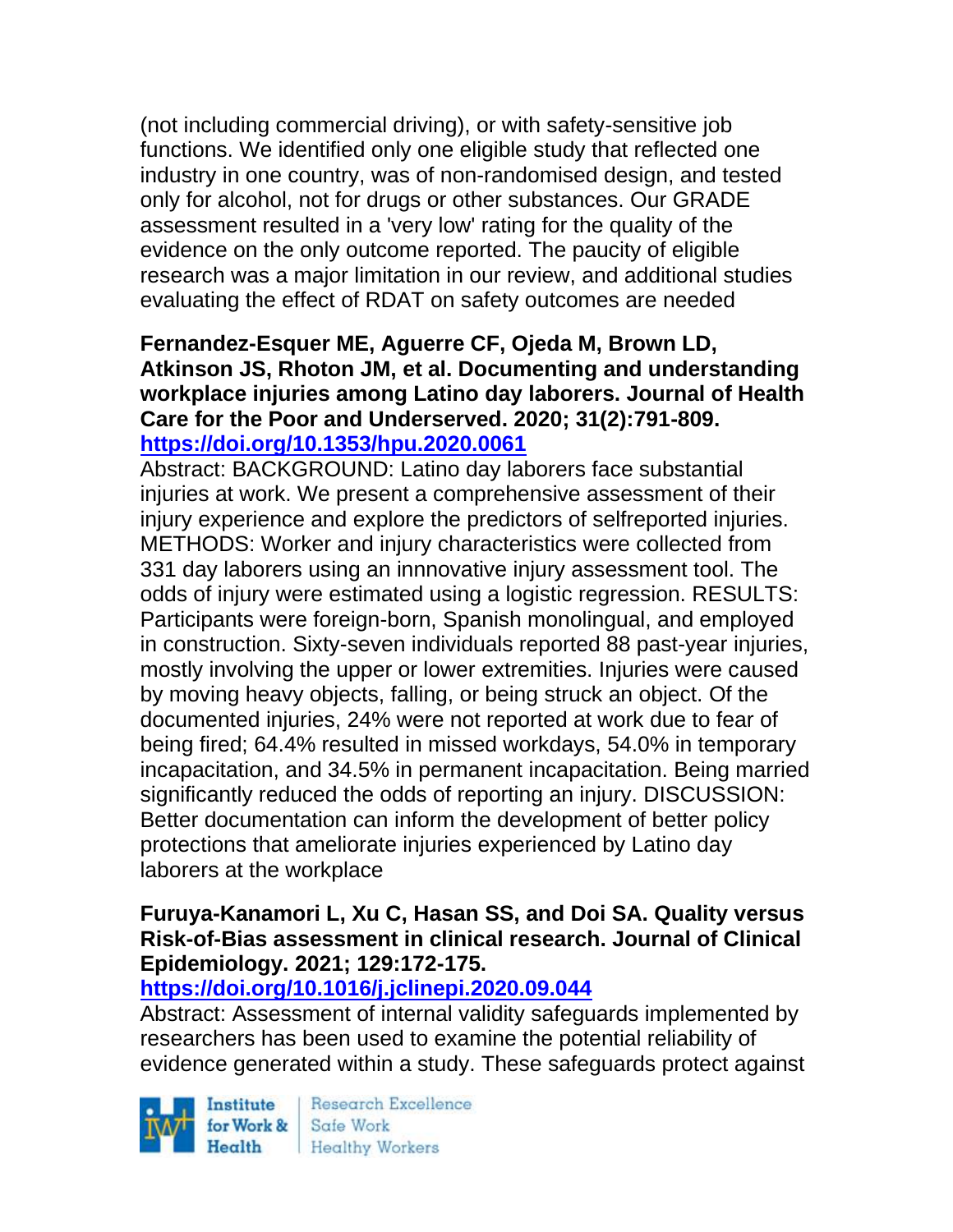systematic error, and such an assessment has traditionally been called a quality assessment. When the results of a quality assessment are translated through some empirical construct to the potential risk of bias, this has been termed a risk of bias assessment. The latter has gained popularity and is commonly used interchangeably with the term quality assessment. This key concept paper clarifies the differences between these assessments and how they may be used and interpreted when assessing clinical evidence for internal validity

### **Gkiouleka A and Huijts T. Intersectional migration-related health inequalities in Europe: exploring the role of migrant generation, occupational status & gender. Social Science & Medicine. 2020; 267:113218.**

### **<https://doi.org/10.1016/j.socscimed.2020.113218>**

Abstract: Integrating intersectionality theory and employing a quantitative design, the current study explores how migration-related health inequalities in Europe interact with migrant generation, occupational status and gender. Multilevel logistic regression analyses are conducted using pooled data from six waves of the European Social Survey (2004-2014), from 27 countries for two subjective health measures (general self-reported health and hampering conditions). The results reveal multiple relationships of health inequality that operate simultaneously and the complexity through which the combination of social privilege and disadvantage can have a particularly negative impact on individual health. The 'healthy migrant effect' seems to apply particularly for first-generation immigrants working as manual employees, and within occupational categories, in certain cases non-migrant women are more susceptible to poor health than migrant men. This evidence highlights how the health impact of migration is subject to additional dimensions of social positioning as well as the importance of an intersectional perspective for the monitoring of health inequalities in Europe

**Hamel C, Michaud A, Thuku M, Skidmore B, Stevens A, Nussbaumer-Streit B, et al. Defining rapid reviews: a systematic scoping review and thematic analysis of definitions and defining characteristics of rapid reviews. Journal of Clinical Epidemiology. 2021; 129:74-85.** 

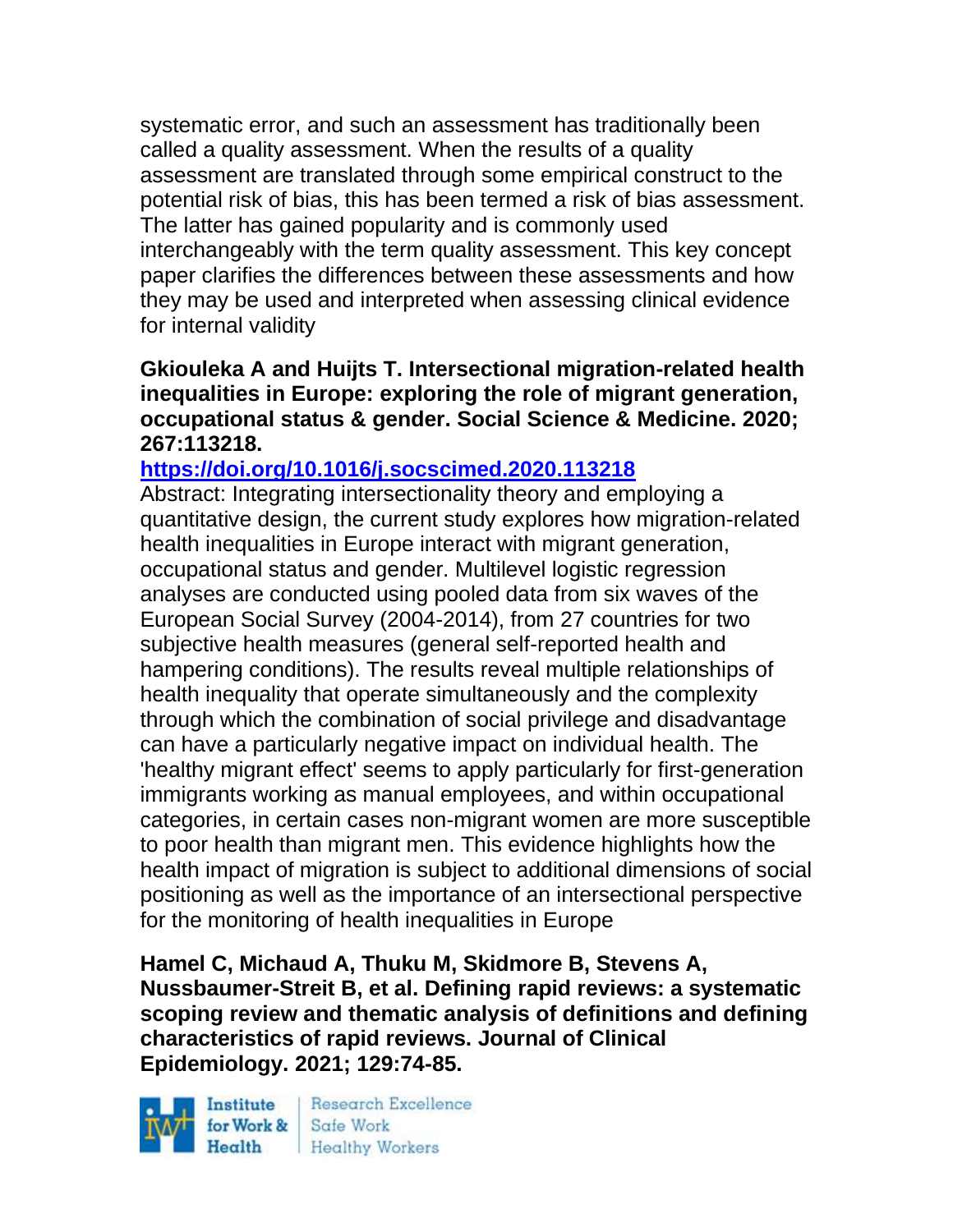# **<https://doi.org/10.1016/j.jclinepi.2020.09.041>**

Abstract: BACKGROUND AND OBJECTIVE: Rapid reviews were first mentioned in the literature in 1997, when Best et al. described the rapid health technology assessment program in the south and west regions of England but did not provide a formal definition. More recently, the only consensus around a rapid review definition is that a formal definition does not exist. The primary aim of this work is to create a repository of existing definitions and to identify key themes, which may help the knowledge synthesis community in defining rapid review products. METHODS: A systematic scoping review was performed to identify definitions used in journal-published rapid reviews written in English between 2017 and January 2019. We searched Medline, Embase Classic+ Embase, PsycINFO, ERIC, Cochrane Library, CINAHL, and Web of Science on December 21, 2018. Two reviewers performed study selection and data extraction using a priori-defined methods published in a protocol. Definitions from rapid review methods articles (published from 1997 onward) identified in another scoping review were added to the results, and all definitions were thematically analyzed using NVivo. A quantitative analysis was also performed around studies cited. RESULTS: Definitions from 216 rapid reviews and 90 rapid review methods articles were included in the thematic analysis. Eight key themes were identified: accelerated/rapid process or approach, variation in methods shortcuts, focus/depth/breadth of scope, compare and contrast to a full traditional systematic review, stakeholder rationale, resource efficiency rationale, systematic approach, bias/limitations. Secondary referencing was a common occurrence. CONCLUSION: Thematic analysis performed in this systematic scoping review has allowed for the creation of a suggested definition for rapid reviews that can be used to inform the systematic review community

**Harpur P and Blanck P. Gig workers with disabilities: opportunities, challenges, and regulatory response. Journal of Occupational Rehabilitation. 2020; 30(4):511-520. <https://doi.org/10.1007/s10926-020-09937-4> [open access]** Abstract: Purpose This article examines gig work-typified by technologically-based, on-demand, independent contractor arrangements-for people with disabilities. Methods To do so, it draws upon prior and current research to describe the nature of gig work for

Institute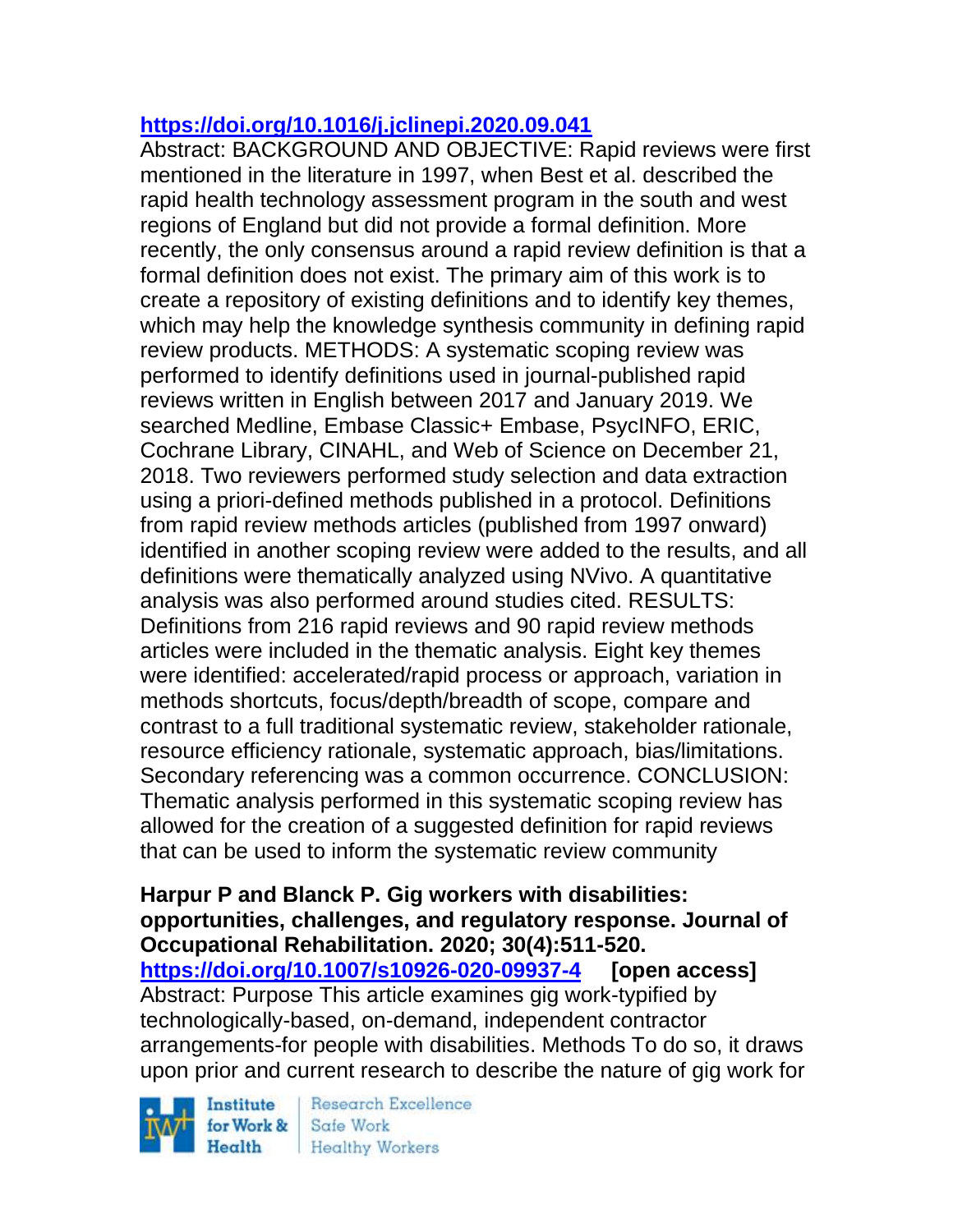people with disabilities, as well as the challenges and new prospects that such work presents. It also discusses recent regulatory reforms and proposes improvements, particularly in light of the current pandemic. Results Participation in the traditional employment market for people with disabilities who can and wish to work remains limited, even when workplace accommodations and individualized adjustments are possible. Increasingly, though, self-directed or independently contracted work is a way for people with disabilities to participate in the mainstream economy. The "gig economy," in particular, has provided additional opportunities for self-directed work, although the novel coronavirus pandemic has required existing approaches to be reconceived. Conclusions The gig economy provides new prospects, as well as challenges, for people with disabilities to engage in meaningful work. It also requires innovative regulatory responses to the gig work relationship, especially during the pandemic era

# **Huo Yung Kai S, Ferrieres J, Carles C, Turpin M, Lapebie FX, Dutheil F, et al. Lower limb venous and arterial peripheral diseases and work conditions: systematic review. Occupational and Environmental Medicine. 2021; 78(1):4-14.**

### **<https://doi.org/10.1136/oemed-2019-106375>**

Abstract: OBJECTIVES: The individual peripheral vascular disease risk factors are well documented, but the role of work conditions remains equivocal. This systematic review aims to assess relationships between lower limb peripheral venous diseases (lower limb varicose veins (LLVV), venous thromboembolism (VTE) comprising deep vein thrombosis and pulmonary embolism), peripheral arterial disease (intermittent claudication, aortic dissection, aortic aneurysm) and occupational constraints among working adults. METHODS: Several databases were systematically searched until February 2019 for observational studies and clinical trials. Preferred Reporting Items for Systematic Reviews and Meta-Analyses method was used for article selection. Quality assessment and risk of bias were evaluated using Strengthening the Reporting of Observational Studies in Epidemiology and Newcastle-Ottawa scales. RESULTS: Among the 720 screened articles, 37 remained after full-text evaluation. Among the 21 studies on LLVV, prolonged standing was significantly associated to a higher risk of varicose veins with a

Institute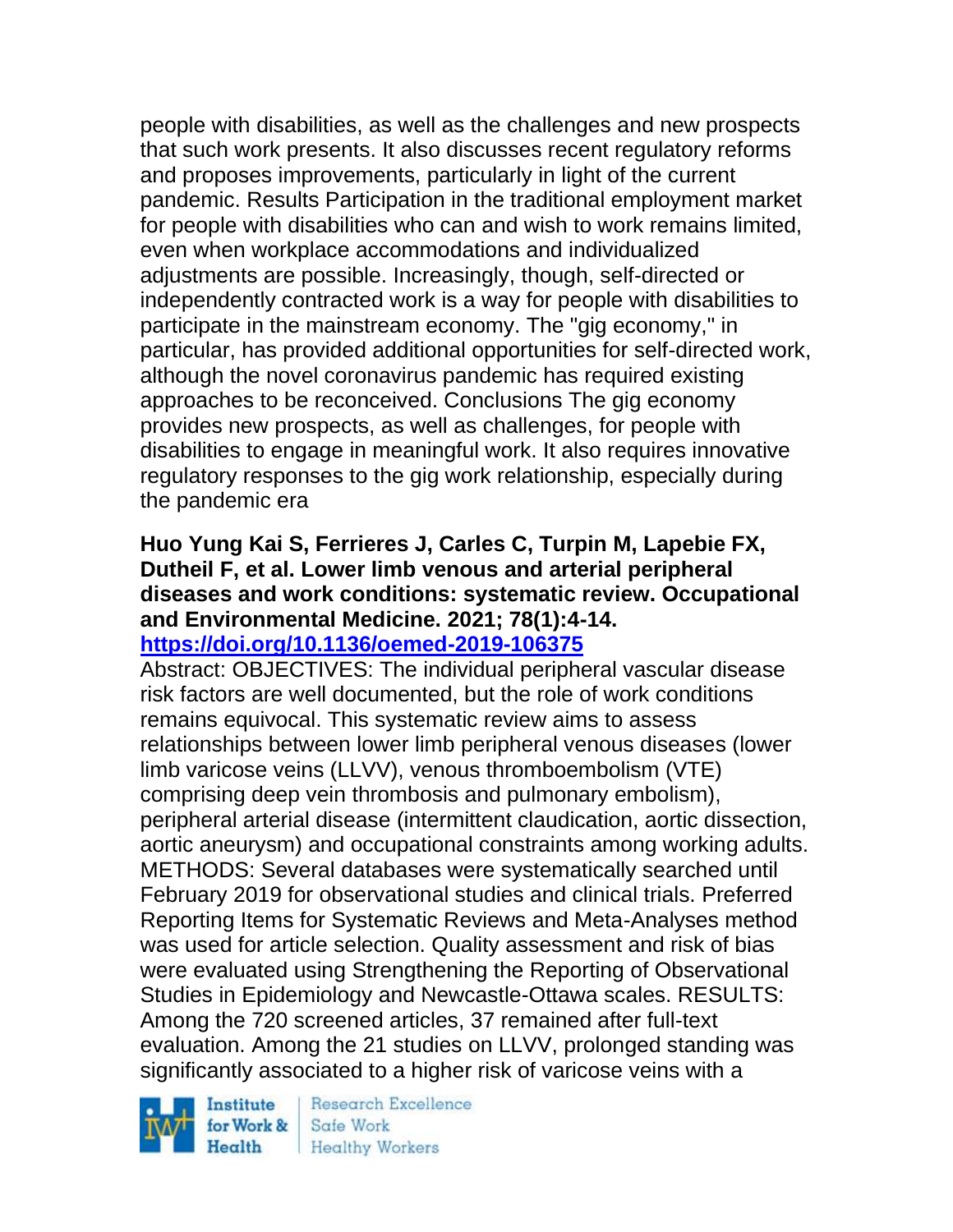threshold probably around >3 to 4 hours/day but exposure duration in years was not sufficiently considered. Seated immobility was often observed in workers, with no sufficient evidence to prove that prolonged sitting at work is related to VTE. Carrying heavy loads, stress at work and exposure to high temperatures have emerged more recently notably in relation to varicose veins but need to be better explored. Only three studies discussed the potential role of work on peripheral arterial disease development. CONCLUSIONS: Although some observational studies showed that prolonged standing can be related to varicose veins and that seated immobility at work could be linked to VTE, very little is known about peripheral arterial disease and occupational constraints. Clinical trials to determine preventive strategies at work are needed. PROSPERO REGISTRATION NUMBER: CRD42019127652

### **Lane TJ, Sheehan L, Gray S, and Collie A. Regional differences in time off work after injury: a comparison of Australian states and territories within a single workers' compensation system. Journal of Occupational Rehabilitation. 2021; [epub ahead of print].**

# **<https://doi.org/10.1007/s10926-020-09947-2>**

Abstract: Purpose Time off work after workplace injury varies by compensation system. While often attributed to features of the compensation system, unaccounted regional factors may drive much of the effect. In this study, we compare disability durations by state and territory of residence within a single national workers' compensation system. Large differences would indicate that factors other than compensation system settings are responsible for system effects observed in previous studies. Methods We applied crude and adjusted Cox proportional hazards models to compare disability durations by state and territory of residence. Confounders included factors known to influence disability duration. Durations were leftcensored at two weeks and right-censored at 104Â weeks. Results We analysed N=31,641 claims. In both crude and adjusted models, three of the seven states and territories significantly differed from the reference group, New South Wales. However, two of the three were different between crude and adjusted models. Regional effects were relatively small compared to other factors including insurer type, age, and type of injury. Conclusions Regional factors influence disability

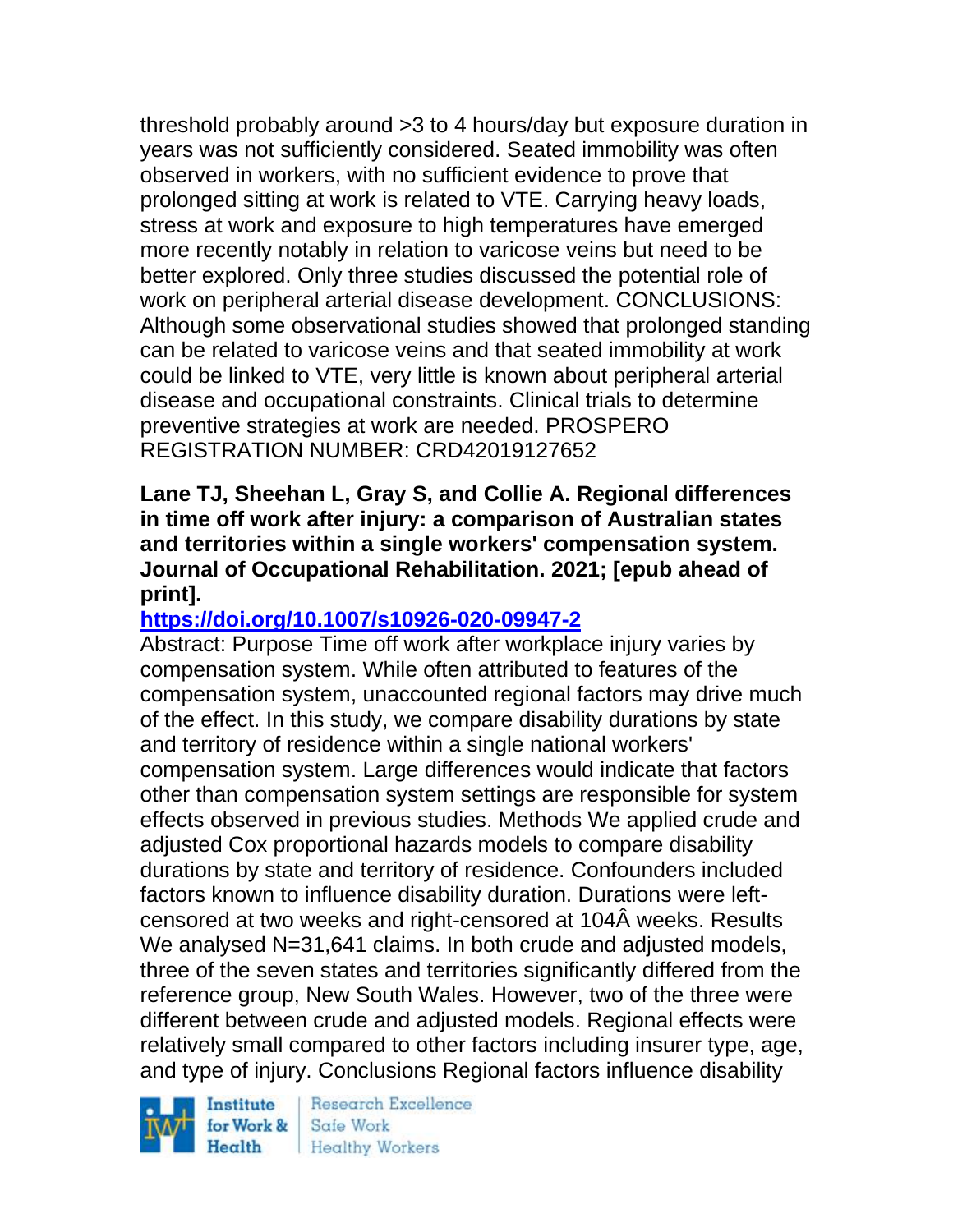duration, which persist with adjustment for demographic, work, insurer type, and injury confounders. However, the effects are inconsistently significant and fairly small, especially when compared to the effect of confounders and system effects found in previous studies. Regional factors likely only account for a small share of the difference in disability duration between compensation systems

### **Lebrasseur A, Fortin-Bedard N, Lettre J, Bussieres EL, Best K, Boucher N, et al. Impact of COVID-19 on people with physical disabilities: a rapid review. Disability and Health Journal. 2021; 14(1):101014.**

**<https://doi.org/10.1016/j.dhjo.2020.101014> [open access]** Abstract: BACKGROUND: The COVID-19 pandemic caused drastic changes in the lives of the general population. People with physical disabilities, who commonly encounter daily challenges such as barriers to community mobility, reduced access to healthcare services and higher risk of suffering from depression, may face additional challenges in the context of the pandemic. OBJECTIVE: This study aims to review the impact of the COVID-19 pandemic, and associated isolation and protective measures, among people with physical disabilities. METHODS: A rapid review of the published literature was conducted on August 10, 2020 through a search in six online databases to synthesize results from original studies regarding the impact of the COVID-19 pandemic on people with physical disabilities. The International Classification of Functioning, Disability and Health was used to describe the population and the personal and environmental factors with a unified and standard health language. RESULTS: Eleven records were extracted from 1621 individual papers retrieved from the search strategy. Various impacts on daily functioning such as a decrease in access to healthcare have been noted during the pandemic. Changes in social and lifestyle habits, mood changes and decreased levels of physical activity were also noted. CONCLUSIONS: Our results highlighted the lack of early research about the impacts of COVID-19 experienced by people with physical disabilities. Future studies should focus on specific consequences and needs of this vulnerable population to ensure their inclusion in public health recommendations and consideration by policy makers

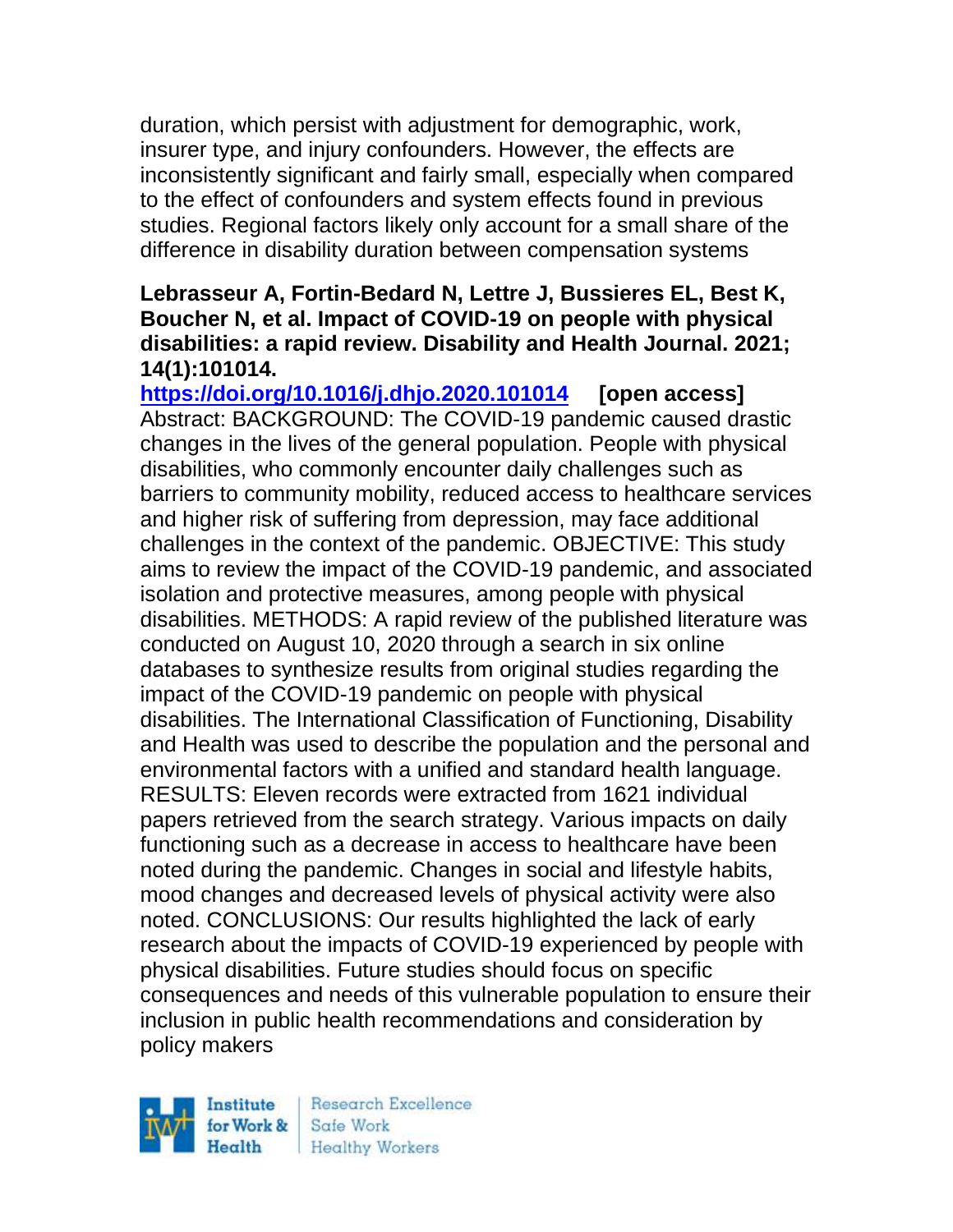### **McHugh M, French DD, Kwasny MM, Maechling CR, and Holl JL. The impact of shift work and long work hours on employers' health care costs. Journal of Occupational & Environmental Medicine. 2020; 62(12):1006-1010.**

**<https://doi.org/10.1097/JOM.0000000000001994> [open access]** Abstract: OBJECTIVE: To estimate the additional health care costs incurred by two U.S. manufacturing companies due to their policies related to shift work and long work hours. METHODS: We applied risk ratios from the published literature to data on 2647 workers from Company A and 1346 workers from Company B to estimate the excess cases of several chronic conditions in the worker population due to shift work and long work hours. We estimated the annual health care costs incurred by the companies by applying Medicare cost data. RESULTS: Excess annual health care costs related to shift work totaled \$1,394,365 and \$300,297 for Companies A and B, respectively. Excess annual costs related to long work hours totaled \$231,293 and \$107,902 for Companies A and B, respectively. CONCLUSIONS: Excess health care costs related to shift work and long work hours is substantial, but may not be large enough to compel companies to alter their work scheduling policies

#### **Rezai R, SantaBarbara N, Almirol E, Shedd K, Terry E, Park M, et al. Efficacy and costs of a workplace wellness programme. Occupational Medicine. 2020; 70(9):649-655. <https://doi.org/10.1093/occmed/kqaa189>**

Abstract: BACKGROUND: Research investigating the efficacy of workplace wellness programmes to promote exercise, and by extension, reduce obesity and increase productivity has proliferated in recent years. Although preliminary work is encouraging, more work is needed. AIMS: To evaluate the effects and overall cost of a workplace exercise programme on multiple physical outcomes, including body mass index, aerobic fitness and muscular fitness. METHODS: Data from the Bruin Health Improvement Programme .5 (BHIP) between August 2013 and July 2018 were analysed. BHIP is a 12-week workplace wellness programme that assesses multiple areas of physical and mental health. For this study, changes in weight, waist-to-hip ratio, aerobic fitness and muscular endurance were analysed using paired samples t-tests and chi-squared tests. Using results from a prior analysis of Medical Expenditure Panel

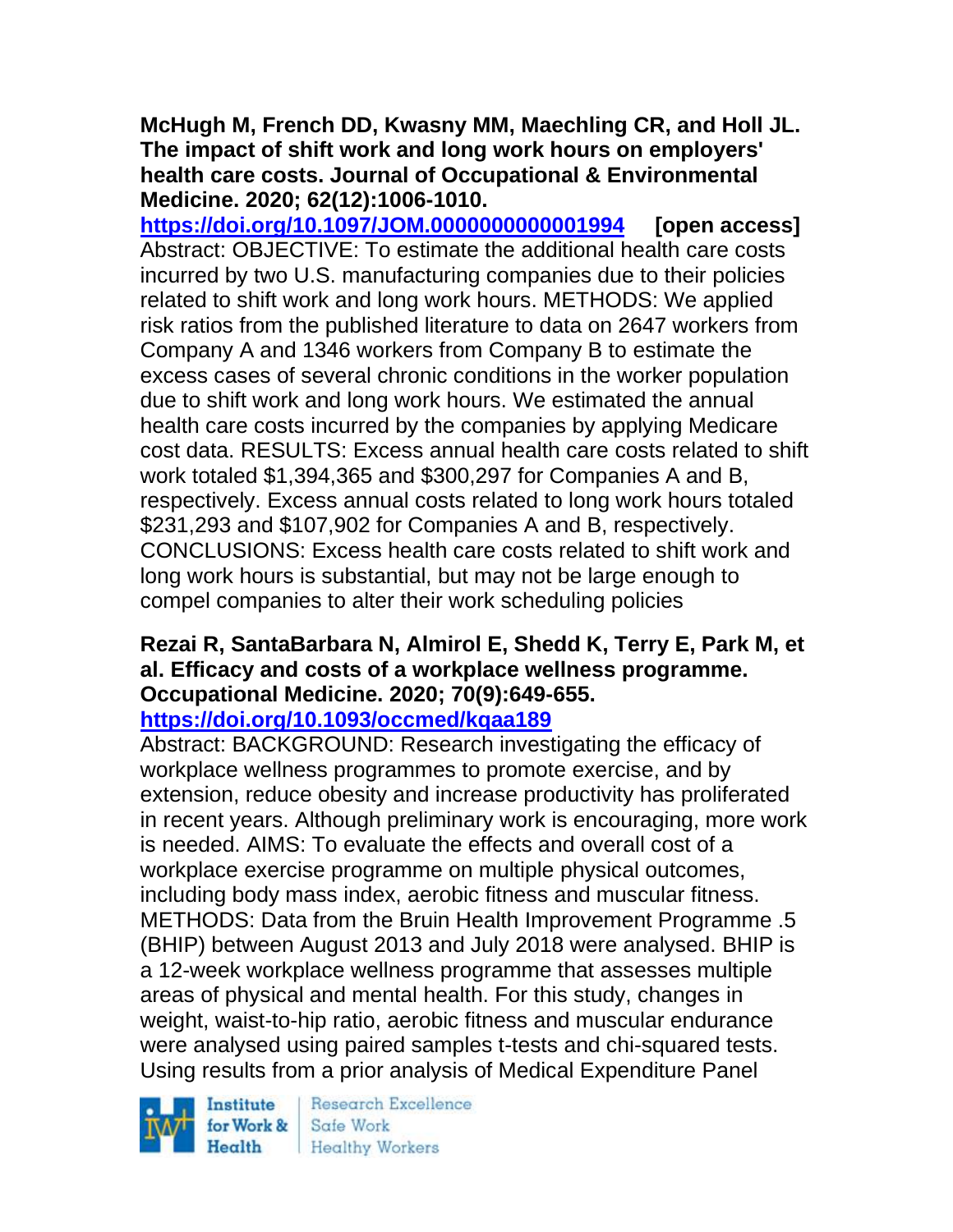Survey, the estimated medical expenditure savings associated with weight loss were also analysed. RESULTS: A total of 518 participants (84% female) took part in the BHIP programme (mean age  $= 41$ ) years,  $SD = 1.17$ ). There were significant decreases in all anthropometric indices and significant increases in all fitness outcomes (P < 0.01) from baseline to follow-up. Estimated programme cost per participant, per session was \$473 US Dollars (USD), and weight loss is estimated to reduce annual medical care costs by ~\$2200 USD. CONCLUSIONS: Results showed significant improvements in all physical outcomes of interest. Additionally, there appears to be an inverse relationship between improvements in employee health and employer healthcare costs. Strengths, limitations and future directions are discussed

### **Sundstrup E, Seeberg KGV, Bengtsen E, and Andersen LL. A systematic review of workplace interventions to rehabilitate musculoskeletal disorders among employees with physical demanding work. Journal of Occupational Rehabilitation. 2020; 30(4):588-612.**

**<https://doi.org/10.1007/s10926-020-09879-x> [open access]** Abstract: Purpose This systematic review investigates the effectiveness of workplace interventions to rehabilitate musculoskeletal disorders (MSDs) among employees with physically demanding work. Methods A systematic search was conducted in bibliographic databases including PubMed and Web of Science Core Collection for English articles published from 1998 to 2018. The PICO strategy guided the assessment of study relevance and the bibliographical search for randomized controlled trials (RCTs) and non-RCTs in which (1) participants were adult workers with physically demanding work and MSD (including specific and non-specific MSD and musculoskeletal pain, symptoms, and discomfort), (2) interventions were initiated and/or carried out at the workplace, (3) a comparison group was included, and (4) a measure of MSD was reported (including musculoskeletal pain, symptoms, prevalence or discomfort). The quality assessment and evidence synthesis adhered to the guidelines developed by the Institute for Work & Health (Toronto, Canada) focusing on developing practical recommendations for stakeholders. Relevant stakeholders were engaged in the review process. Results Level of evidence from 54

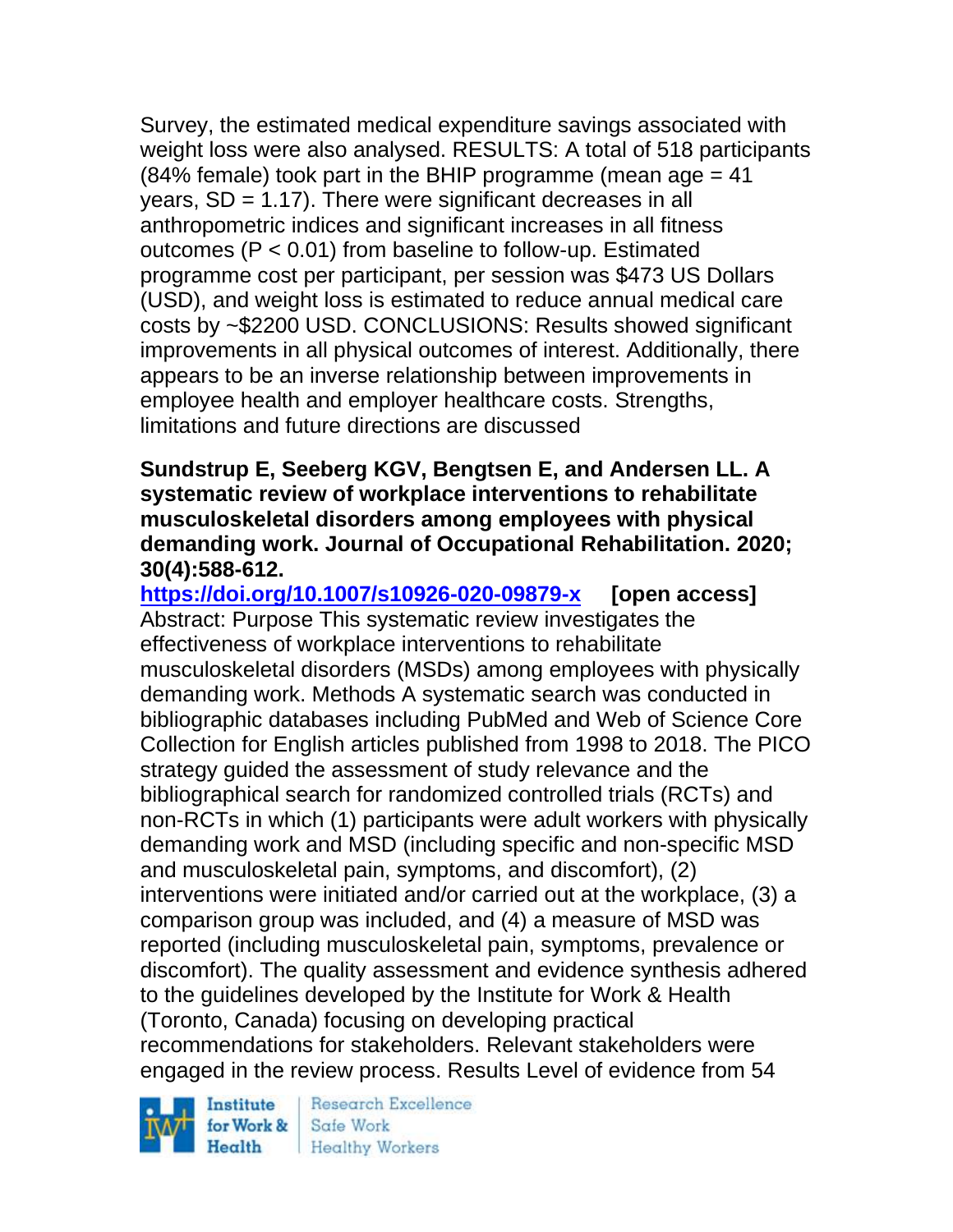high and medium quality studies showed moderate evidence of a positive effect of physical exercise. Within this domain, there was strong evidence of a positive effect of workplace strength training. There was limited evidence for ergonomics and strong evidence for no benefit of participatory ergonomics, multifaceted interventions, and stress management. No intervention domains were associated with "negative effects". Conclusions The evidence synthesis recommends that implementing strength training at the workplace can reduce MSD among workers with physically demanding work. In regard to workplace ergonomics, there was not enough evidence from the scientific literature to guide current practices. Based on the scientific literature, participatory ergonomics and multifaceted workplace interventions seem to have no beneficial effect on reducing MSD among this group of workers. As these interventional domains were very heterogeneous, it should also be recognized that general conclusions about their effectiveness should be done with care.Systematic review registration PROSPERO CRD42018116752 ( https://www.crd.york.ac.uk/prospero/display\_record.php?RecordID=1 16752 )

### **Sweeney K, Mackey M, Spurway J, Clarke J, and Ginn K. The effectiveness of ergonomics interventions in reducing upper limb work-related musculoskeletal pain and dysfunction in sonographers, surgeons and dentists: a systematic review. Ergonomics. 2021; 64(1):1-38.**

## **<https://doi.org/10.1080/00140139.2020.1811401>**

Abstract: The aim of this systematic review was to summarise the effects of ergonomics interventions on work-related upper limb musculoskeletal pain and dysfunction, and on productivity in sonographers, surgeons and dentists. A total of 31 studies were included. All studies reported effects on upper limb pain. Nine studies reported effects on dysfunction and only two studies reported effects on productivity. Moderately strong evidence in reducing upper limb pain was found for instigation of microbreaks into long duration surgical procedures, and the use of wider, lighter handles in dental instruments. Moderate evidence was also found for use of prismatic glasses and favourable positioning in reducing upper limb pain. Weak, inconsistent or no evidence was found for all other ergonomics interventions in reducing upper limb pain and dysfunction and

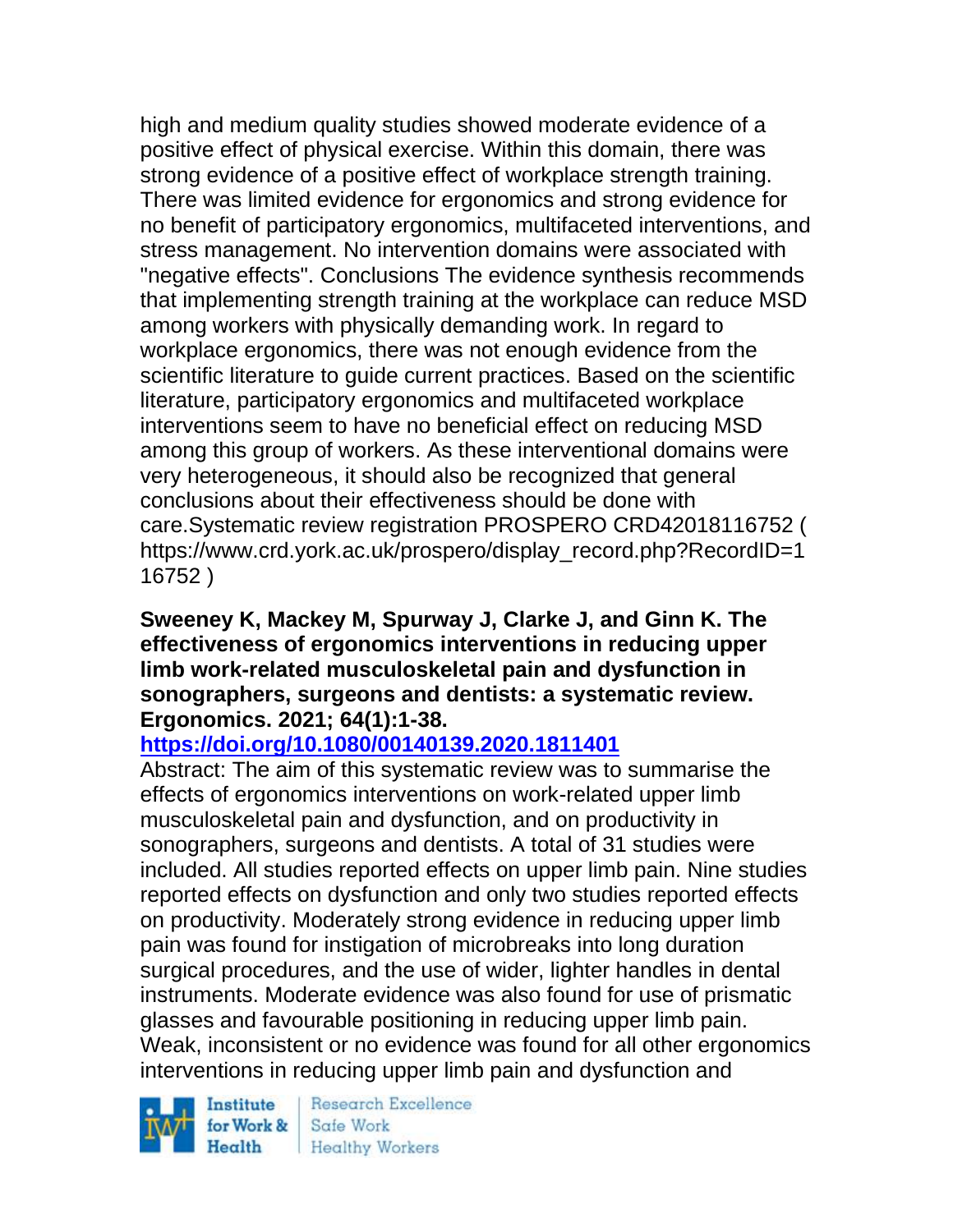increasing productivity. The lack of high quality research, particularly in sonographers and in the outcome of productivity, should be addressed. Practitioner summary: This systematic review investigates the effectiveness of ergonomics interventions on upper limb pain, dysfunction and productivity in sonographers, dentists and surgeons. Instigation of microbreaks during long duration procedures and the use of wider, lighter instrument handles were most effective in reducing upper limb work-related pain. Abbreviations: ANOVA: analysis of variance; CLS: conventional laparoscopic surgery; DMAIC: define, measure, analyze, improve and control; GRADE: grading of recommendations, assessment, development and evaluations; HD: high definition; PRISMA: preferred reporting items for systematic reviews and meta-analyses; PROSPERO: The International Prospective Register of Systematic Reviews; RCT: randomised control trial; SILS: single incision laparoscopic surgery; VITOM: video telescopic operative microscope; WNSWLHD: Western New South Wales Local Health District; WMSD: work related musculoskeletal disorder

### **Tang R, Kapellusch JM, Hegmann KT, Thiese MS, Wang I, and Merryweather AS. Evaluating different measures of low back pain among U.S. manual materials handling workers: comparisons of demographic, psychosocial, and job physical exposure. Human Factors. 2020; [epub ahead of print]. <https://doi.org/10.1177/0018720820971101>**

Abstract: OBJECTIVE: To examine differences in demographic, psychosocial, and job physical exposure risk factors between multiple low back pain (LBP) outcomes in a prospective cohort of industrial workers. BACKGROUND: LBP remains a leading cause of lost industrial productivity. Different case definitions involving pain (general LBP), medication use (M-LBP), seeking healthcare (H-LBP), and lost time (L-LBP) are often used to study LBP outcomes. However, the relationship between these outcomes remains unclear. METHOD: Demographic, health status, psychosocial, and job physical exposure risk factors were quantified for 635 incident-eligible industrial workers. Incident cases of LBP outcomes and pain symptoms were quantified and compared across the four outcomes. RESULTS: Differences in age, gender, medical history, and LBP history were found between the four outcomes. Most incident-eligible

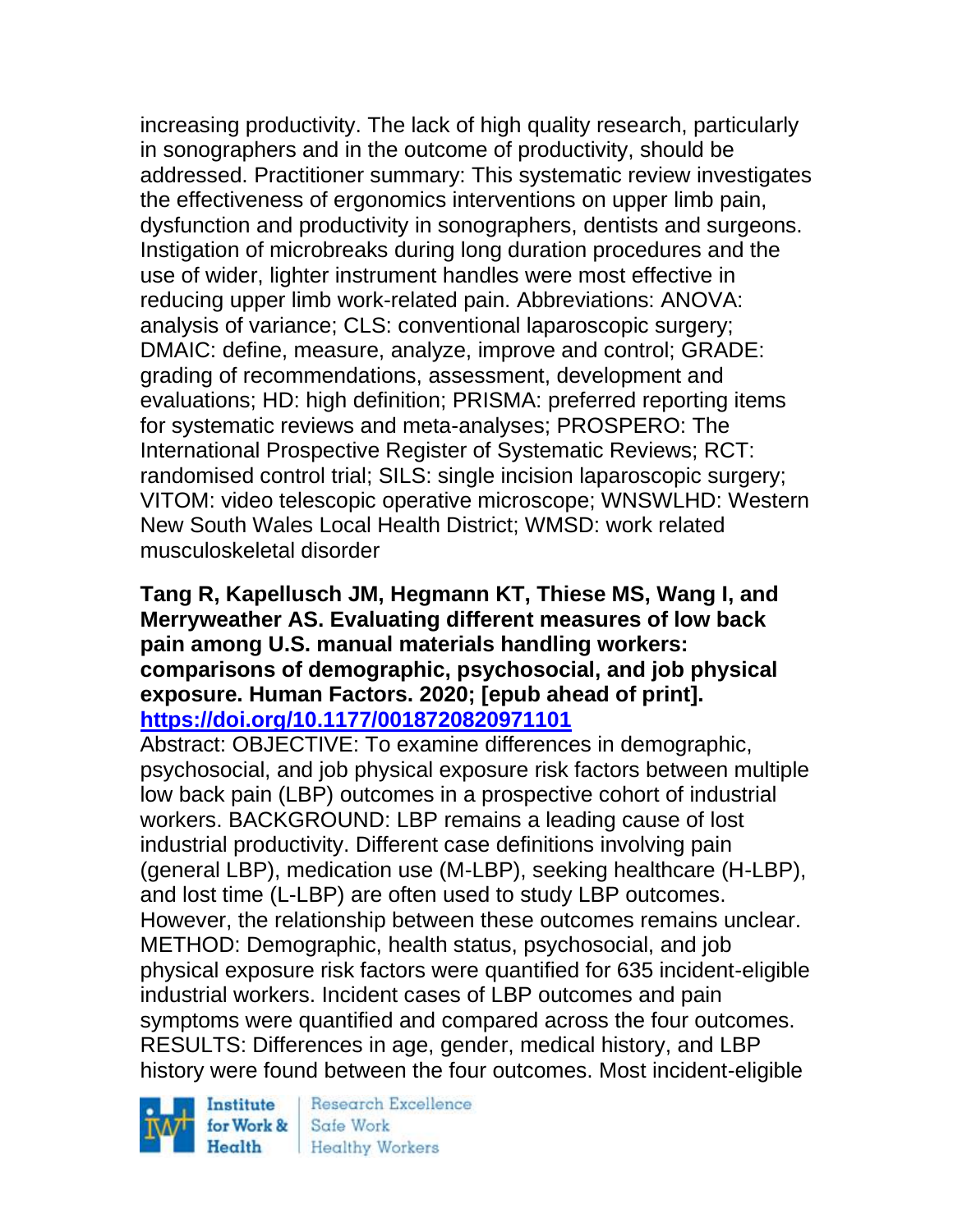workers (67%) suffered an LBP outcome during follow-up. Cases decreased from 420 for LBP (25.4 cases/100 person-years) to 303 for M-LBP (22.0 cases/100 person-years), to 151 for H-LBP (15.6 cases/100 person-years), and finally to 56 for L-LBP (8.7 cases/100 person-years). Conversely, pain intensity and duration increased from LBP to H-LBP. However, pain duration was relatively lower for L-LBP than for H-LBP. CONCLUSION: Patterns of cases, pain intensity, and pain duration suggest the influence of the four outcomes. However, few differences in apparent risk factors were observed between the outcomes. Further research is needed to establish consistent case definitions. APPLICATION: Knowledge of patterns between different LBP outcomes can improve interpretation of research and guide future research and intervention studies in industry

**Tornroos M, Salin D, and Magnusson Hanson L. Highinvolvement work practices and conflict management procedures as moderators of the workplace bullying-wellbeing relationship. Work and Stress. 2020; 34(4):386-405. <https://doi.org/10.1080/02678373.2020.1801887>** 

### **Yuan Z, Ye Z, and Zhong M. Plug back into work, safely: job reattachment, leader safety commitment, and job engagement in the COVID-19 pandemic. Journal of Applied Psychology. 2021; 106(1):62-70.**

## **<https://doi.org/10.1037/apl0000860>**

Abstract: With many employees returning to work after lockdowns and quarantines in the current COVID-19 pandemic, research that seeks to identify effective ways to help them regain focus at work is warranted. However, the small body of applied psychology literature on large-scale disruptive events has paid insufficient attention to this important topic. Further, different from acute events (e.g., disasters), the ongoing pandemic poses an additional challenge for organizations as they seek to effectively protect employees' job engagement from health and safety threats in the workplace. To address these gaps, we drew from job reattachment research and investigated it as an important antecedent of job engagement for employees returning to work. Moreover, we incorporated leader safety commitment as a moderator that can strengthen the effectiveness of job reattachment in enhancing job engagement. We